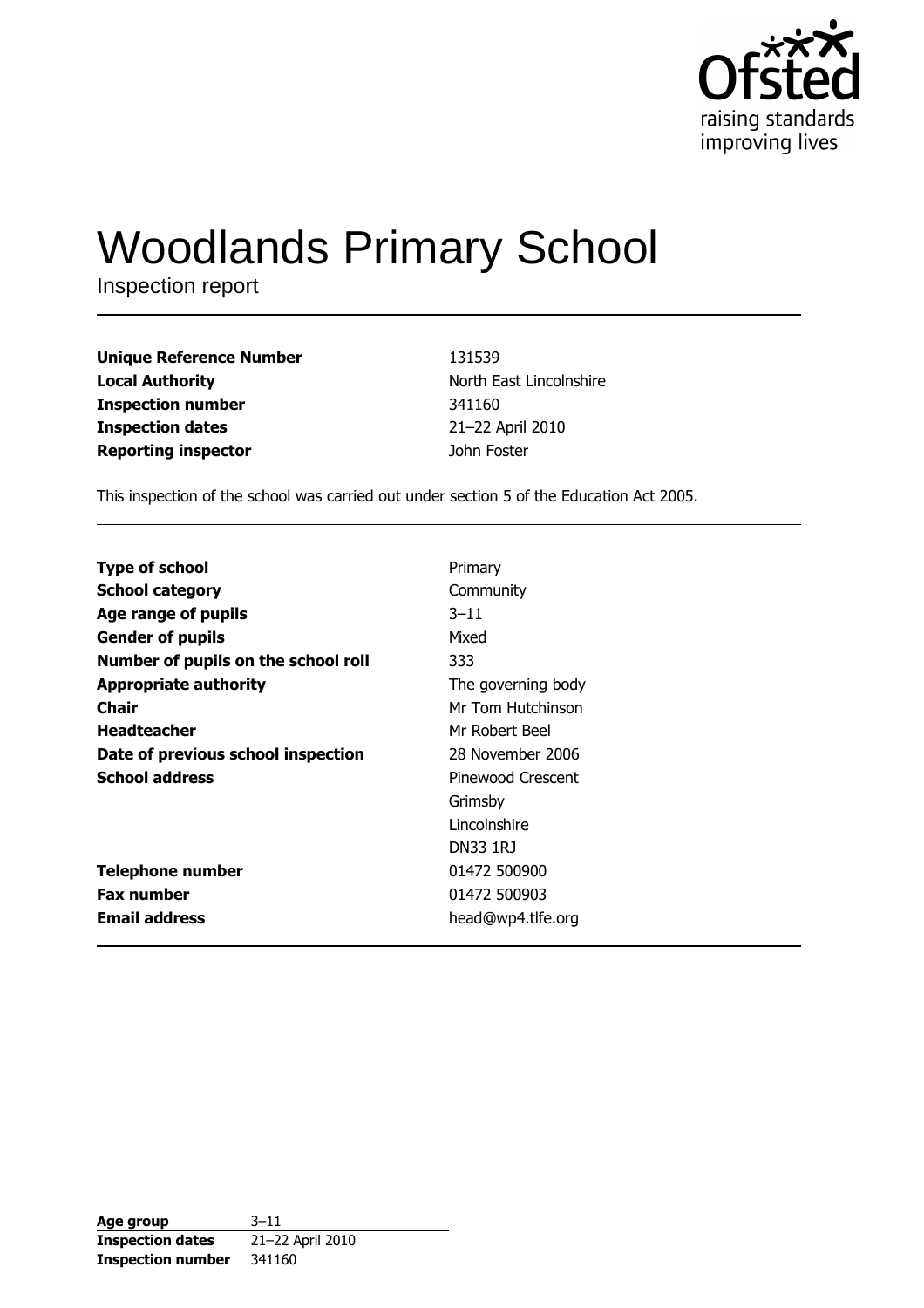The Office for Standards in Education, Children's Services and Skills (Ofsted) regulates and inspects to achieve excellence in the care of children and young people, and in education and skills for learners of all ages. It regulates and inspects childcare and children's social care, and inspects the Children and Family Court Advisory Support Service (Cafcass), schools, colleges, initial teacher training, work-based learning and skills training, adult and community learning, and education and training in prisons and other secure establishments. It rates council children's services, and inspects services for looked after children, safequarding and child protection.

Further copies of this report are obtainable from the school. Under the Education Act 2005, the school must provide a copy of this report free of charge to certain categories of people. A charge not exceeding the full cost of reproduction may be made for any other copies supplied.

If you would like a copy of this document in a different format, such as large print or Braille, please telephone 08456 404045, or email enquiries@ofsted.gov.uk.

You may copy all or parts of this document for non-commercial educational purposes, as long as you give details of the source and date of publication and do not alter the documentation in any way.

Royal Exchange Buildings St Ann's Square Manchester M2 7LA T: 08456 404045 Textphone: 0161 618 8524 E: enquiries@ofsted.gov.uk W: www.ofsted.gov.uk © Crown copyright 2010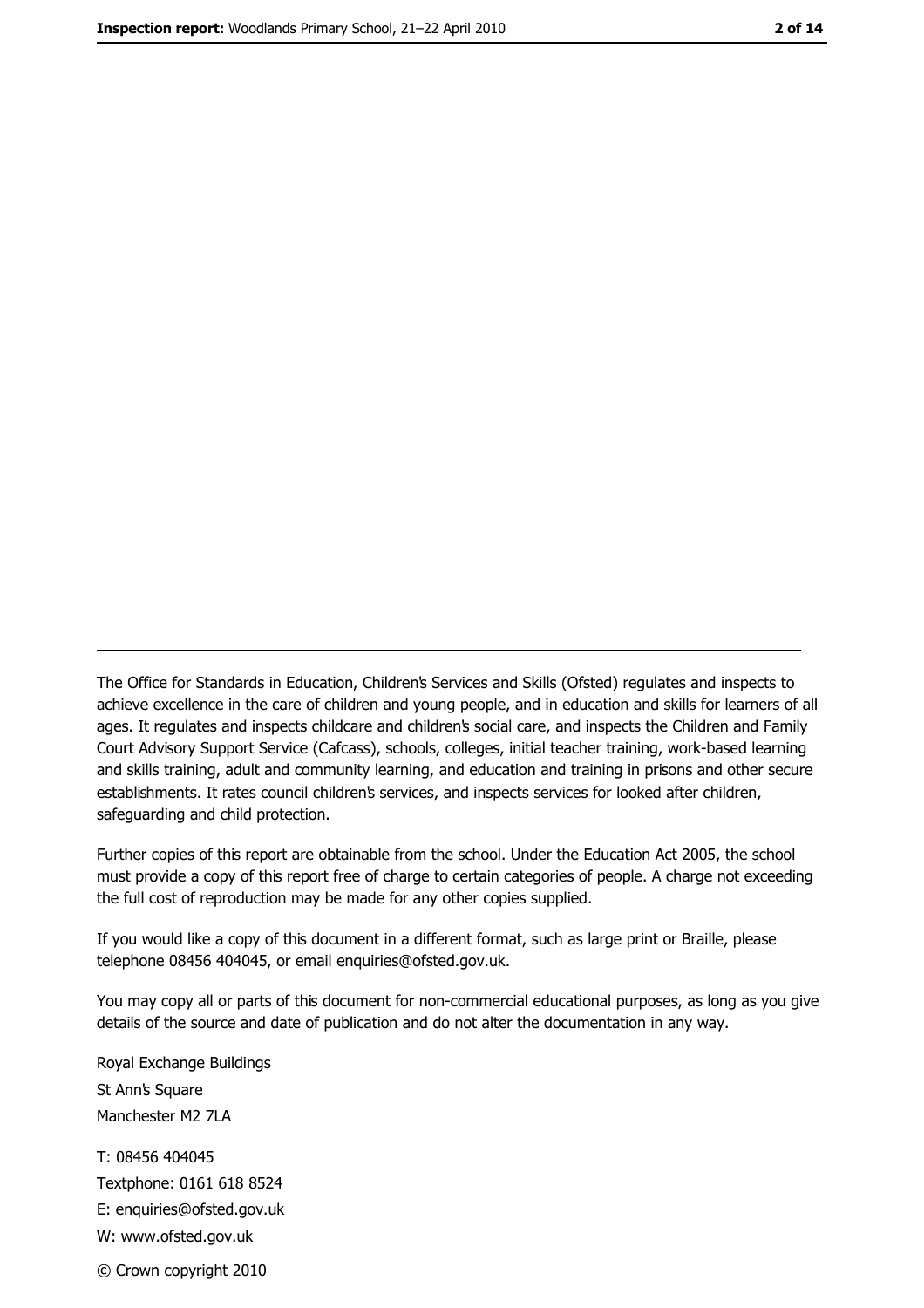# **Introduction**

This inspection was carried out by three additional inspectors. The inspectors visited 20 lessons and observed 12 teachers. They held meetings with members of the governing body, staff, a representative of the local authority, groups of pupils and parents and carers. They observed the school's work, and looked at the school's development planning, documents relating to safeguarding, the minutes of governing body meetings, children's records and school policies. Analysis was made of the 124 questionnaires returned by parents and carers along with those received from pupils and staff.

The inspection team reviewed many aspects of the school's work. It looked in detail at the following:

- the progress made by pupils throughout their time at the school, particularly in Key  $\blacksquare$ Stages 1 and 2
- the quality of teaching and learning in relation to pupils' achievement  $\blacksquare$
- the effectiveness of the Early Years Foundation Stage and the school's leaders'  $\blacksquare$ evaluation of its effectiveness.

# Information about the school

This is a larger-than-average primary school. Almost all pupils are of White British heritage, with very few from minority ethnic backgrounds. The proportion of pupils known to be eligible for free school meals is well above average. The percentage of pupils with special educational needs and/or disabilities is well above average, though the percentage with a statement of special educational needs is broadly average.

The school has gained the Healthy Schools Award, the Activemark, Eco-Schools award and the Artsmark Gold Award.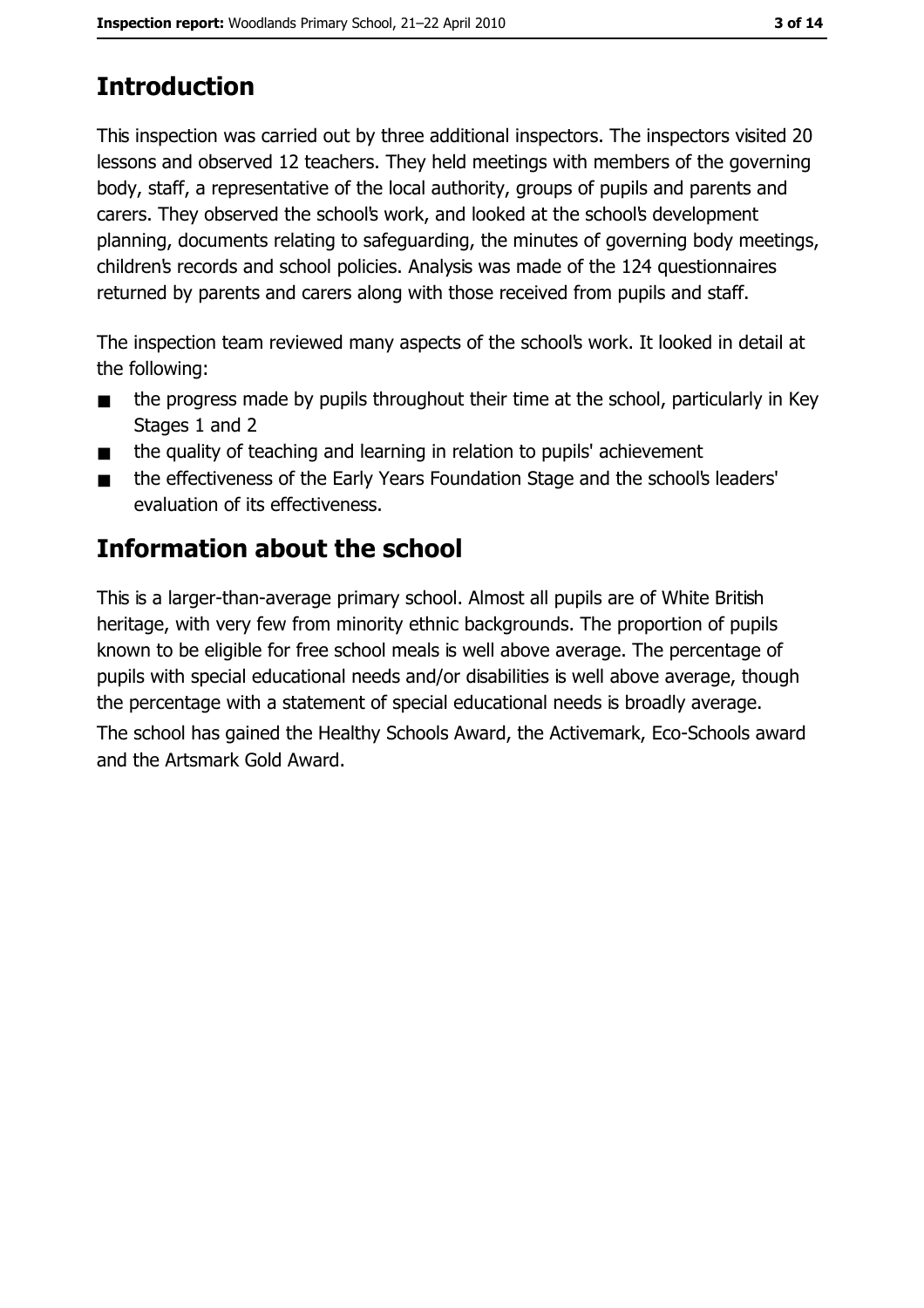# **Inspection judgements**

## Overall effectiveness: how good is the school?

### The school's capacity for sustained improvement

## **Main findings**

In accordance with section 13 (3) of the Education Act 2005, Her Majesty's Chief Inspector is of the opinion that this school requires special measures because it is failing to give its pupils an acceptable standard of education and the persons responsible for leading, managing and governing the school are not demonstrating the capacity to secure the necessary improvement. The school provides inadequate value for money. When they start at the school, children's skills are below those expected for their age. Children make good progress in their learning in the Early Years Foundation Stage. In Key Stage 1 and Key Stage 2, their learning slows significantly, so that by the end of Year 6 their attainment is low and their progress is significantly below that expected. In the past two years, pupils' attainment in English and mathematics by Year 6 has fallen significantly. The main reason for the slow progress is the inadequate and inconsistent teaching found in Key Stages 1 and 2. While some teaching is good, with pupils making good progress in these lessons, too much remains inadequate. Raising standards and improving the quality of teaching were identified as the key areas requiring improvement at the last inspection. In the intervening period, these issues have not been addressed by leaders and the governing body. The school's evaluation of its performance assesses some aspects correctly, but the evaluation is overgenerous in relation to the key areas of attainment, achievement, teaching and leadership. For example, the school's evaluation of leadership is that it is good, though inspectors judged it to be inadequate because not enough has been done to improve standards through good teaching. As a result, inspectors found that the school's capacity for improvement is also inadequate. In the very recent past, the school has been part of a support programme and there are signs of improvements to the quality of teaching and learning, but this has not yet had any significant impact on raising standards.

In spite of the failings, there are strengths in the school's work, predominantly relating to its provision for pupils' welfare. Pupils are cared for well and say that they feel safe and enjoy coming to school, resulting in above average attendance. Safeguarding and child protection arrangements are good. Pupils behave well overall, although there are some occasions in lessons when, because teachers' expectations are too low, pupils' behaviour deteriorates and learning time is wasted. Pupils make a good contribution to the school and to the local community. The school council leads activities well within the school and pupils are keen to participate in local activities. Parents overwhelmingly support the school and the recently-formed Parents' Council works well to support the school's activities.

# What does the school need to do to improve further?

| 4 |  |
|---|--|
| 4 |  |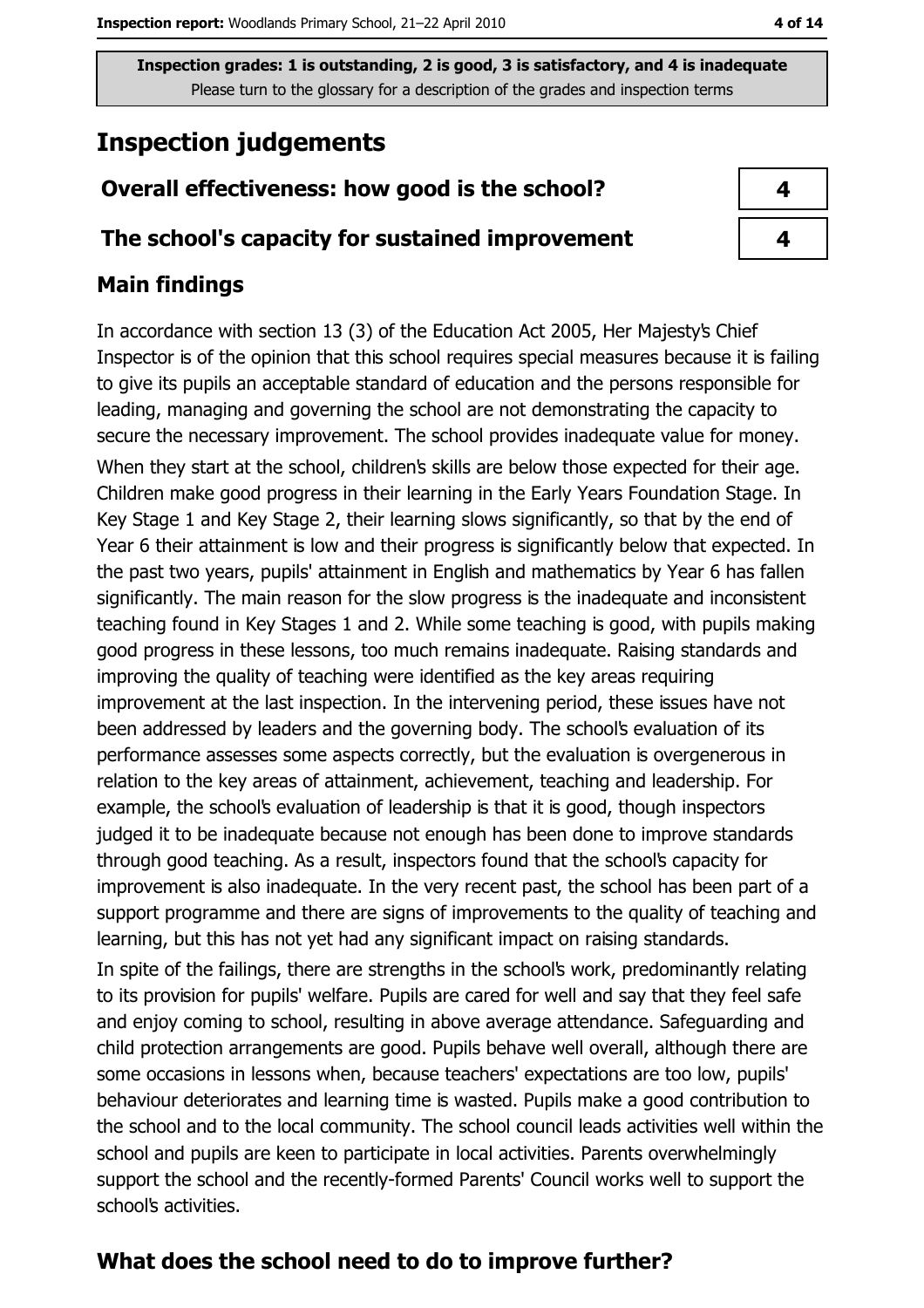- Raise attainment and improve achievement in English and mathematics, by:
	- identifying specific areas of weakness in each subject
	- devising plans to eliminate the identified weaknesses  $\equiv$
	- planning work which matches the specific needs of pupils  $\equiv$
	- ensuring that teaching is good or better in all lessons.
- Improve the quality of teaching and learning so that it is consistently good or better, by:
	- identifying and eradicating weaknesses in teaching across the school
	- implementing a programme of support for those teachers identified as having weaknesses in their practice
	- concentrating on improving the quality of learning in lessons.
- Ensure that leaders and managers put the necessary improvements into place, by:  $\blacksquare$ 
	- fully involving all staff and the governing body in evaluating the school's performance
	- working together to plan and implement effective strategies to remedy the weaknesses in the school's work
	- ensuring that continued monitoring of the school's performance is rigorous and accurate and results in improvements.

### **Outcomes for individuals and groups of pupils**

Pupils' learning is inadequate because it is variable across the school. Where teachers' expectations are high, pupils behave well, concentrate on their work and make good progress. In a Year 1 mathematics lesson, for example, the teacher arranged a series of challenging activities for pupils to work together in creating symmetrical patterns. Too often, however, pupils are not taught well enough for them to make sufficient progress. With low attainment evident by Year 6, it is clear that pupils, including those with special educational needs and/or disabilities, are not achieving well enough or making sufficient progress throughout their time at the school. At Key Stage 1, pupils' attainment in reading, writing and mathematics fell rapidly in the two years to 2008, but the 2009 results, though still below average, showed an improvement over those of the previous two years.

Pupils are polite and behave well and support each other, when allowed to do so, with their learning and in play. In some lessons, they discuss their tasks and help each other with learning. Pupils are aware of the need to live healthy lives and to eat healthy food. They know that they should take regular exercise and most join in enthusiastically in the physical activities provided. Pupils work well together in and around the school. They welcome elderly residents from the local community to join them for tea and pupils perform at Christmas and Easter in the local church.

Pupils' spiritual, moral and cultural development is satisfactory. Their social development is good. Starting with the morning breakfast club, they are encouraged to be respectful

4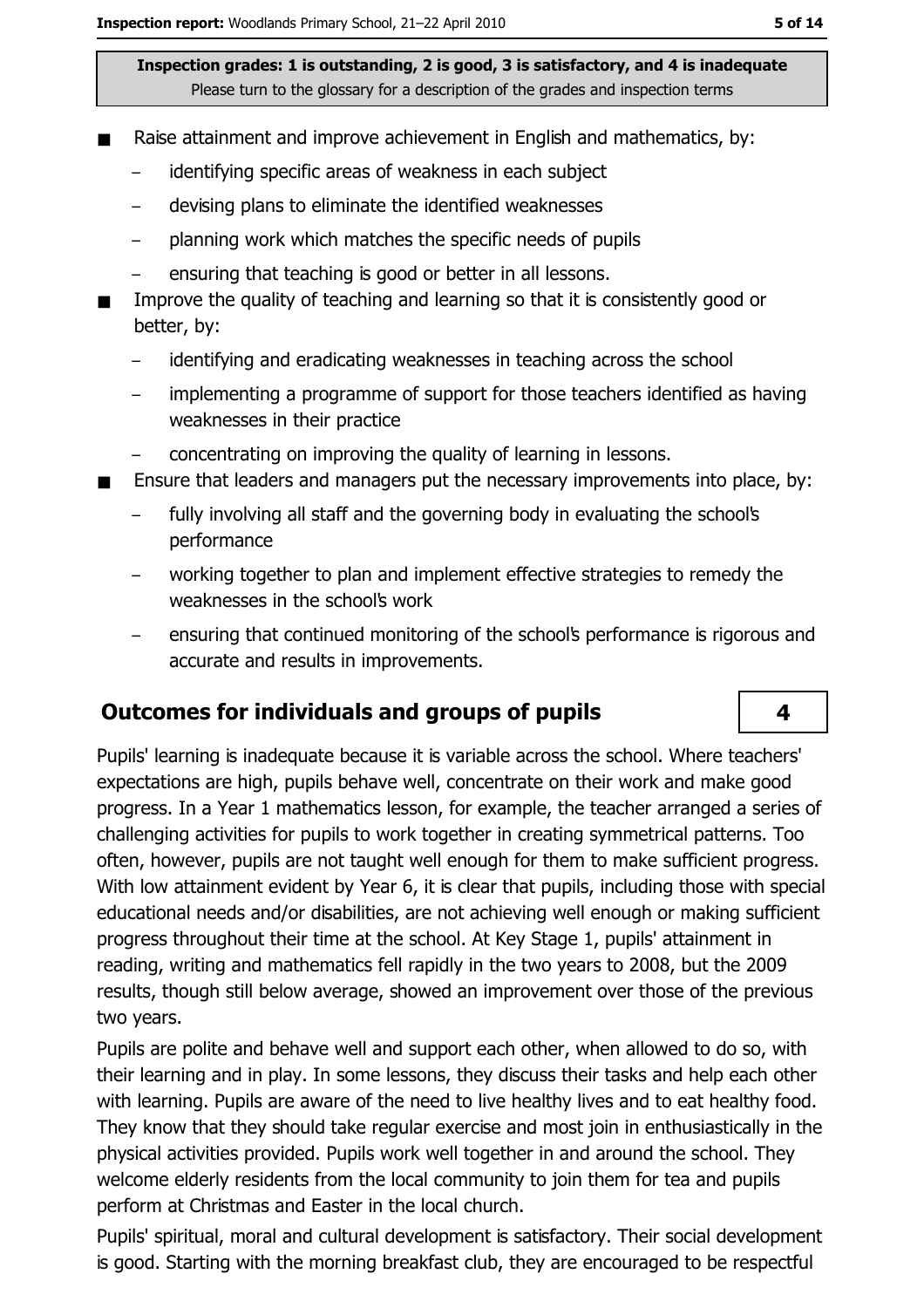of others and the staff support pupils well in developing social skills. Art and music experiences support pupils' cultural development well, though they have a limited understanding of the wide range of cultures represented in the United Kingdom.

These are the grades for pupils' outcomes

| Pupils' achievement and the extent to which they enjoy their learning                                                     |                         |
|---------------------------------------------------------------------------------------------------------------------------|-------------------------|
| Taking into account:<br>Pupils' attainment <sup>1</sup>                                                                   | 4                       |
| The quality of pupils' learning and their progress                                                                        | 4                       |
| The quality of learning for pupils with special educational needs and/or<br>disabilities and their progress               | 4                       |
| The extent to which pupils feel safe                                                                                      | $\overline{\mathbf{2}}$ |
| <b>Pupils' behaviour</b>                                                                                                  | $\overline{\mathbf{2}}$ |
| The extent to which pupils adopt healthy lifestyles                                                                       | $\overline{\mathbf{2}}$ |
| The extent to which pupils contribute to the school and wider community                                                   | $\mathbf{2}$            |
| The extent to which pupils develop workplace and other skills that will<br>contribute to their future economic well-being | 4                       |
| Taking into account:<br>Pupils' attendance <sup>1</sup>                                                                   | $\overline{2}$          |
| The extent of pupils' spiritual, moral, social and cultural development                                                   | 3                       |

# How effective is the provision?

Where the quality of teaching is strongest, pupils make good progress. In better lessons, teachers plan work well for the range of ability of their pupils, thus enabling them to make good progress. In these lessons, the pace of learning is fast and teachers have high expectations. However, in too many lessons the pace of learning is too slow to enable pupils to make enough progress. Work is not planned to reflect pupils' needs and pupils waste time by talking about things unrelated to their work. In some lessons, pupils are required to spend too much time listening to the teacher and not enough time working themselves. The use of assessment information is weak and results in work that does not always match the needs of all learners.

The school provides a satisfactory curriculum for its pupils. Work is planned in two-year cycles to meet the needs of the mixed-age classes. Recent changes have improved the

The grades for attainment and attendance are: 1 is high; 2 is above average; 3 is broadly average; and 4 is low.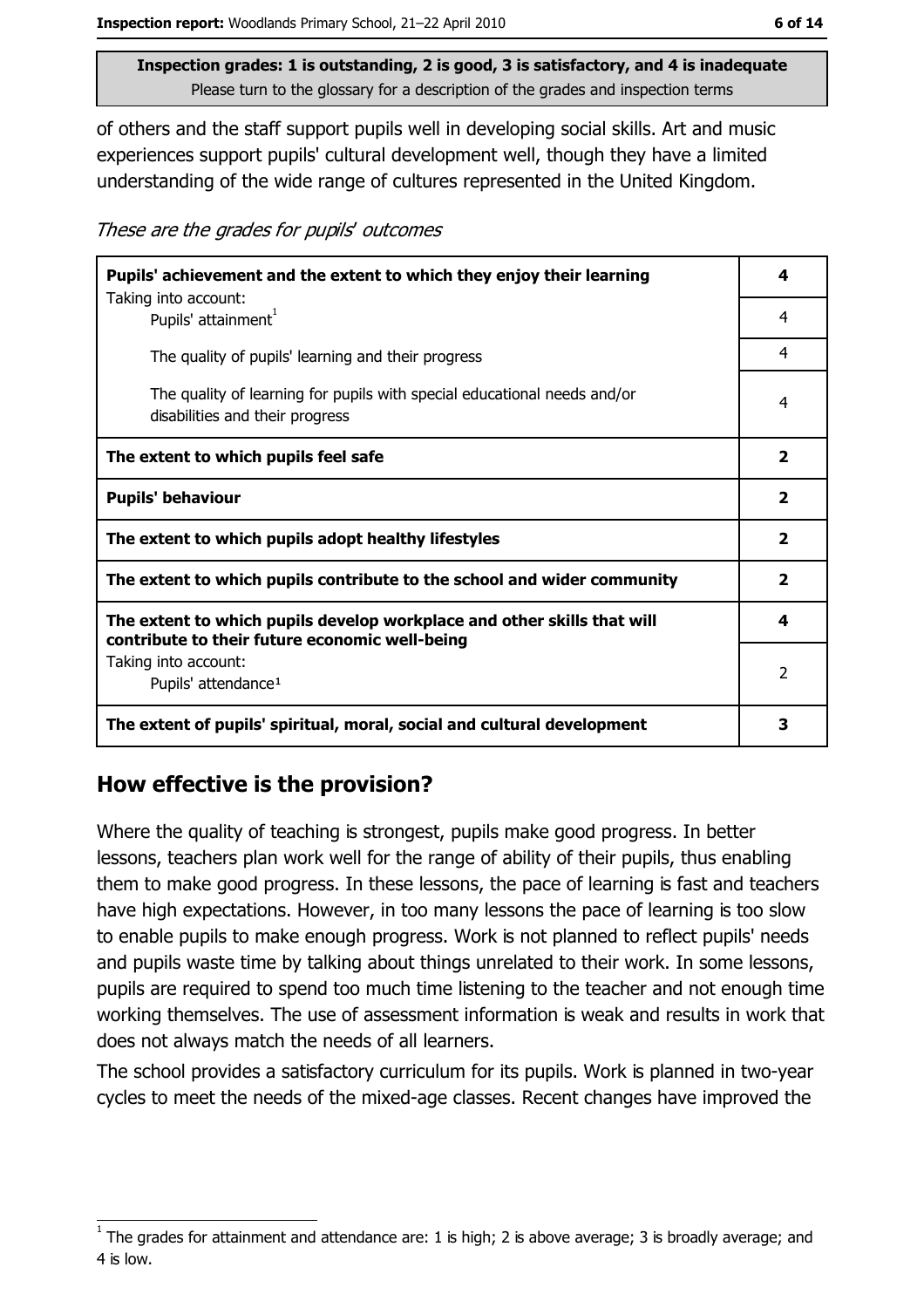curriculum, which now has more cross-curricular links, with pupils given a say in what they are taught. These changes are too recent to have had an impact on raising standards or on improving the quality of learning. The school uses outside agencies satisfactorily to support learning. For example, a visiting music specialist teaches whole classes to play brass instruments and other pupils learn to play the violin. Visits and visitors support learning well. The school organises specific theme weeks, such as when pupils learn about life in France or undertake mathematical challenges.

Pupils are cared for well. Staff undertake their duties in caring for pupils seriously and pupils readily talk to staff if they have any problems, knowing they will be listened to sympathetically. The large percentage of pupils with special educational needs and/or disabilities receives appropriate support in their personal lives. Effective transition arrangements and the good pastoral care pupils receive ensure that pupils know what to expect from the next stage of their education. The school has developed good links with the receiving secondary schools, with staff from these schools supporting the group of more-able pupils.

These are the grades for the quality of provision

| The quality of teaching                                                                                    |  |
|------------------------------------------------------------------------------------------------------------|--|
| Taking into account:                                                                                       |  |
| The use of assessment to support learning                                                                  |  |
| The extent to which the curriculum meets pupils' needs, including, where<br>relevant, through partnerships |  |
| The effectiveness of care, guidance and support                                                            |  |

# How effective are leadership and management?

Since the last inspection, insufficient progress has been made in improving the school. The issues identified at that inspection have not been resolved and remain as the school's current weaknesses. The school's efforts in response to the national Improving Schools Programme are beginning to have an effect on improving standards and on the quality of teaching and learning, but have not yet reversed falling standards and poor achievement. The school's evaluation of its performance is not accurate enough to clearly identify its failings, giving an inflated view of the school's work. While much has been done to support pupils' pastoral welfare, not enough has been done for their academic development. The monitoring of teaching and learning is undertaken by the headteacher and senior staff, but too often it focuses on the technicalities of teaching rather than on the impact on pupils' learning. Governance is inadequate. The governing body meets regularly, but is over-reliant on the school's staff for information. Its members have had limited involvement in evaluating the school's performance or in holding its leaders and managers to account.

The school has established good links with parents and carers and they in turn support the school well. Parents and carers are made welcome in the school and readily discuss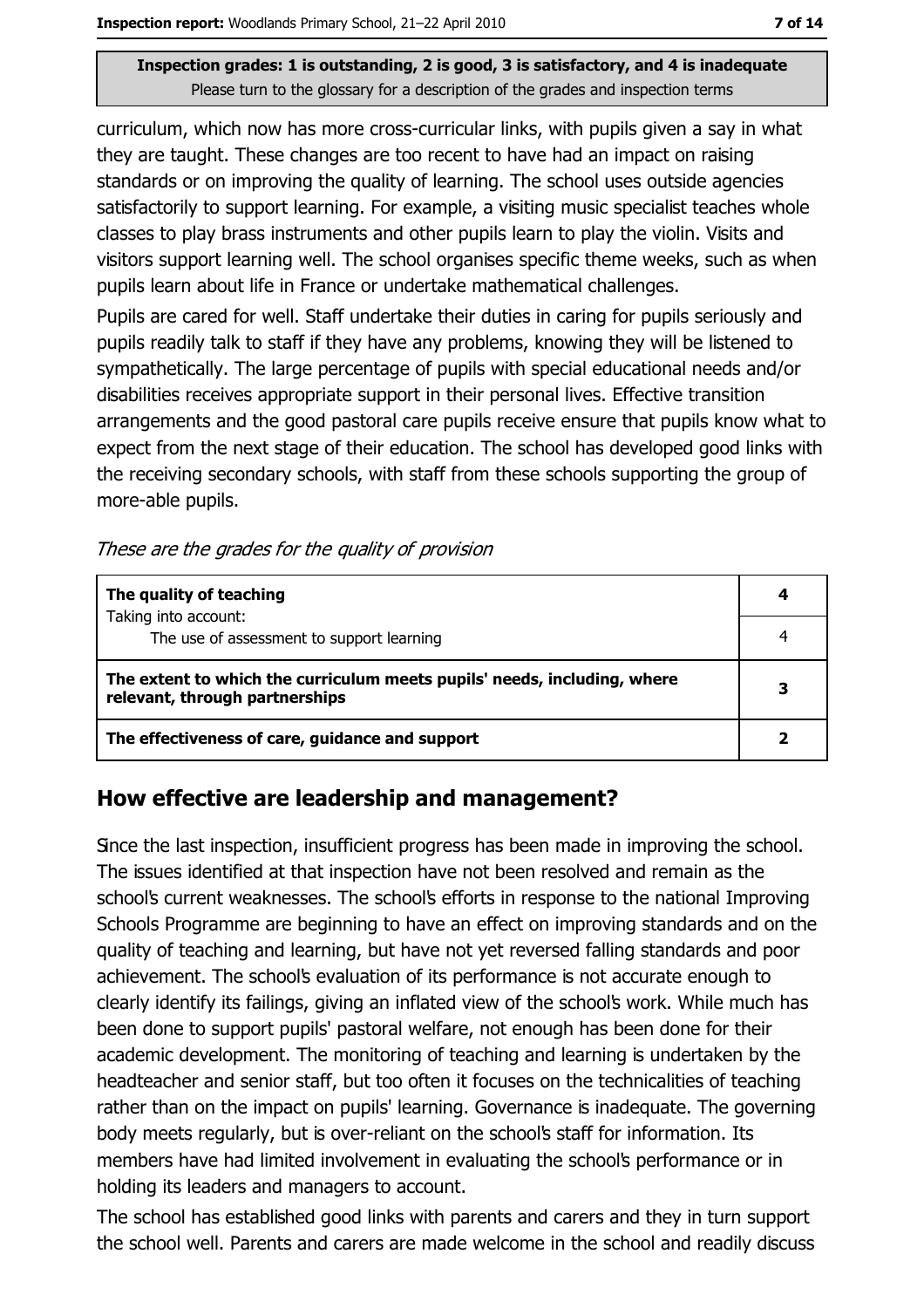any aspect of their children's work with the teachers. Although pupils are given equal opportunities to participate in activities provided, their low attainment and inadequate overall achievement have come about because the needs of individuals and groups have not been identified rigorously enough.

The school takes its responsibilities relating to safeguarding seriously and the arrangements for this area of its work are good. Staff are suitably trained and know what to do should they have concerns about any child. The school's promotion of community cohesion is satisfactory. Good links are evident in the local community, but pupils are less aware of other communities nationally and globally.

These are the grades for leadership and management

| The effectiveness of leadership and management in embedding ambition and<br>driving improvement                                                                     | 4                       |
|---------------------------------------------------------------------------------------------------------------------------------------------------------------------|-------------------------|
| Taking into account:<br>The leadership and management of teaching and learning                                                                                      | 4                       |
| The effectiveness of the governing body in challenging and supporting the<br>school so that weaknesses are tackled decisively and statutory responsibilities<br>met | 4                       |
| The effectiveness of the school's engagement with parents and carers                                                                                                | $\overline{2}$          |
| The effectiveness of partnerships in promoting learning and well-being                                                                                              | 3                       |
| The effectiveness with which the school promotes equality of opportunity and<br>tackles discrimination                                                              | 4                       |
| The effectiveness of safeguarding procedures                                                                                                                        | $\overline{\mathbf{2}}$ |
| The effectiveness with which the school promotes community cohesion                                                                                                 | 3                       |
| The effectiveness with which the school deploys resources to achieve<br>value for money                                                                             | 4                       |

# **Early Years Foundation Stage**

The provision in the Early Years Foundation Stage is good and is a strength of the school. This area is led well. Staff in the Nursery and Reception classes plan effectively to give children a good range of learning experiences, enabling them to develop their skills well. The high quality learning environment created for children, both indoors and outdoors, motivates them so that they enjoy their learning experiences. When they start school, children's language skills are weak and the staff organise many activities to improve these skills. By the end of the Early Years Foundation Stage, most children are close to meeting the learning goals expected. They guickly adapt to school routines and become aware of health issues.

The Early Years Foundation Stage staff work closely together to assess children's progress and they use the information they gain to plan well for future learning. Under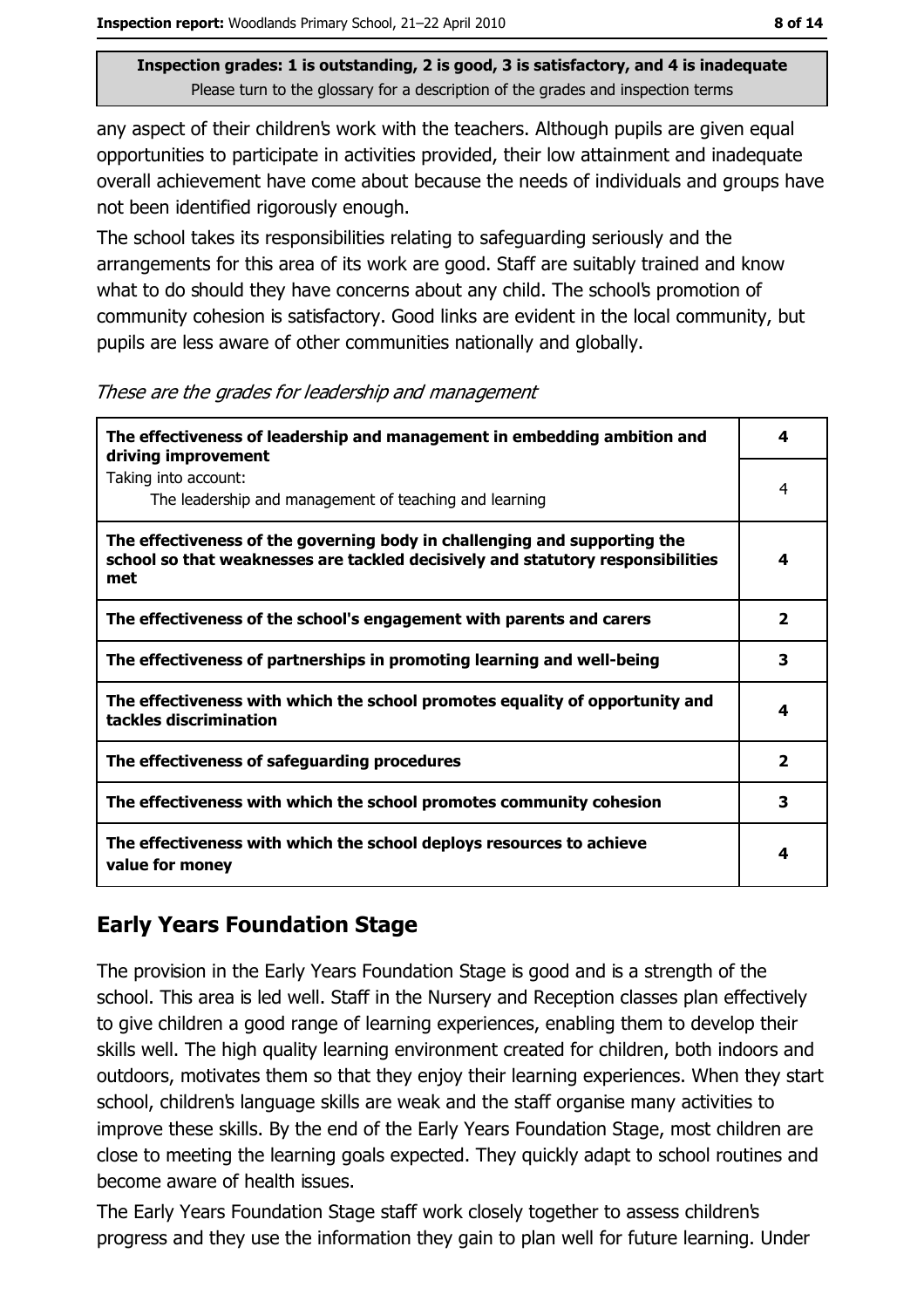the recently-appointed Key Stage leader, staff have carried out a detailed audit of provision and have an effective action plan for its future development.

These are the grades for the Early Years Foundation Stage

| <b>Overall effectiveness of the Early Years Foundation Stage</b>                             |                |
|----------------------------------------------------------------------------------------------|----------------|
| Taking into account:                                                                         |                |
| Outcomes for children in the Early Years Foundation Stage                                    |                |
| The quality of provision in the Early Years Foundation Stage                                 |                |
| The effectiveness of leadership and management of the Early Years<br><b>Foundation Stage</b> | $\overline{2}$ |

### **Views of parents and carers**

Parents and carers overwhelmingly support the school. The response to the questionnaire was good and almost all of the forms returned were totally positive in their views about the school. The findings of this inspection endorse parents' views that their children are safe and well cared for. However, the findings also highlight that there are important weaknesses and that pupils do not achieve as well as they should.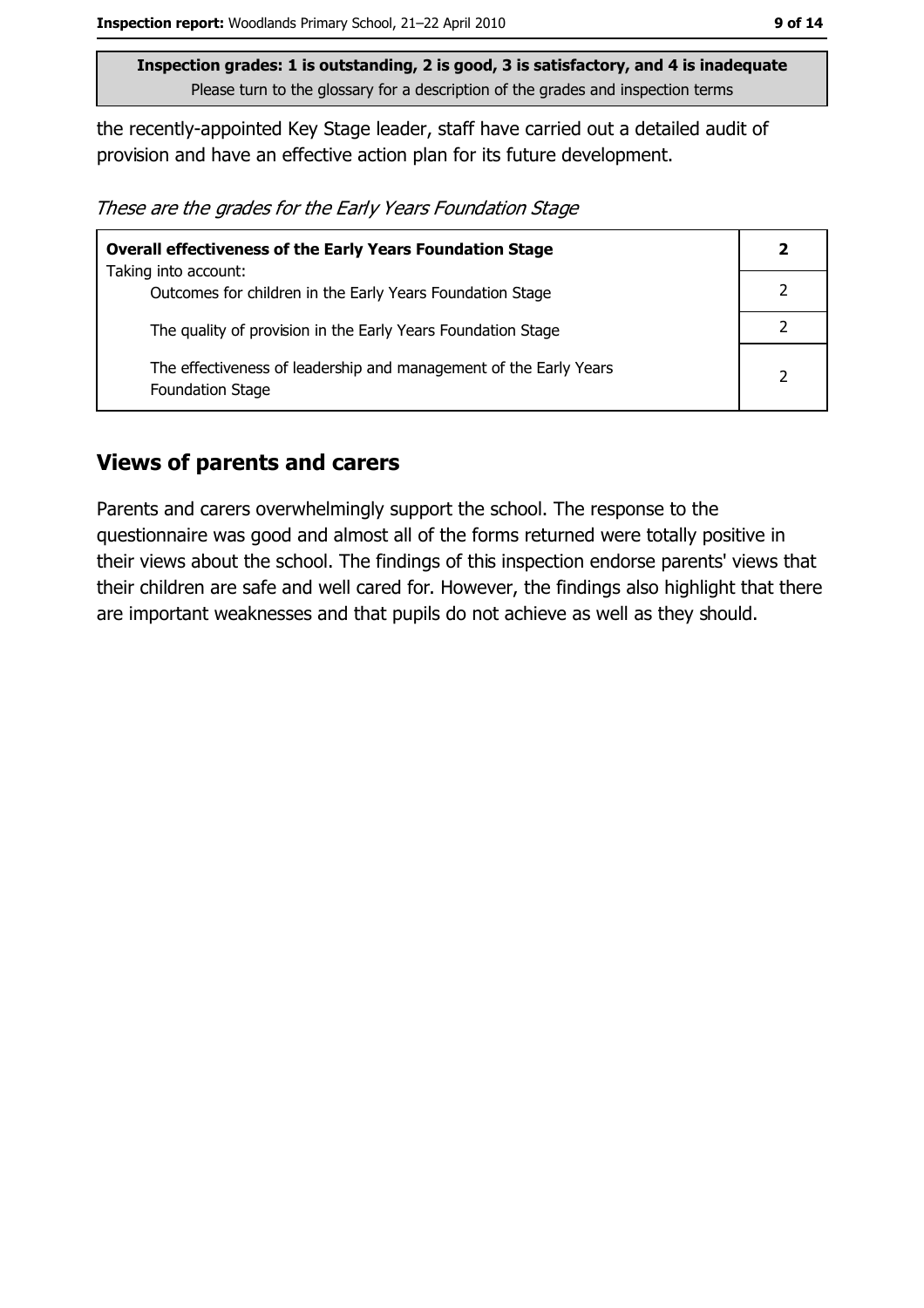#### Responses from parents and carers to Ofsted's questionnaire

Ofsted invited all the registered parents and carers of pupils registered at Woodlands Primary School to complete a questionnaire about their views of the school.

In the questionnaire, parents and carers were asked to record how strongly they agreed with 13 statements about the school.

The inspection team received 129 completed questionnaires by the end of the on-site inspection. In total, there are 333 pupils registered at the school.

| <b>Statements</b>                                                                                                                                                                                                                                       | <b>Strongly</b><br><b>Agree</b> |               | <b>Agree</b> |               | <b>Disagree</b> |                | <b>Strongly</b><br>disagree |               |
|---------------------------------------------------------------------------------------------------------------------------------------------------------------------------------------------------------------------------------------------------------|---------------------------------|---------------|--------------|---------------|-----------------|----------------|-----------------------------|---------------|
|                                                                                                                                                                                                                                                         | <b>Total</b>                    | $\frac{0}{0}$ | <b>Total</b> | $\frac{0}{0}$ | <b>Total</b>    | $\frac{1}{2}$  | <b>Total</b>                | $\frac{1}{2}$ |
| My child enjoys school                                                                                                                                                                                                                                  | 72                              | 56            | 57           | 44            | 0               | 0              | 0                           | 0             |
| The school keeps my child<br>safe                                                                                                                                                                                                                       | 89                              | 69            | 40           | 31            | $\mathbf 0$     | 0              | 0                           | $\mathbf 0$   |
| The school informs me<br>about my child's progress                                                                                                                                                                                                      | 80                              | 62            | 48           | 37            | $\mathbf{1}$    | $\mathbf{1}$   | 0                           | 0             |
| My child is making enough<br>progress at this school                                                                                                                                                                                                    | 79                              | 61            | 49           | 38            | $\mathbf{1}$    | $\mathbf{1}$   | 0                           | 0             |
| The teaching is good at this<br>school                                                                                                                                                                                                                  | 76                              | 59            | 53           | 41            | 0               | 0              | 0                           | 0             |
| The school helps me to<br>support my child's learning                                                                                                                                                                                                   | 74                              | 57            | 53           | 41            | $\mathbf{1}$    | $\mathbf{1}$   | 0                           | 0             |
| The school helps my child to<br>have a healthy lifestyle                                                                                                                                                                                                | 71                              | 55            | 58           | 45            | $\mathbf 0$     | 0              | 0                           | $\mathbf 0$   |
| The school makes sure that<br>my child is well prepared for<br>the future (for example<br>changing year group,<br>changing school, and for<br>children who are finishing<br>school, entering further or<br>higher education, or<br>entering employment) | 69                              | 53            | 54           | 42            | $\mathbf{1}$    | $\mathbf{1}$   | $\mathbf 0$                 | $\mathbf 0$   |
| The school meets my child's<br>particular needs                                                                                                                                                                                                         | 67                              | 52            | 55           | 43            | $\mathbf 0$     | 0              | 0                           | 0             |
| The school deals effectively<br>with unacceptable behaviour                                                                                                                                                                                             | 69                              | 53            | 57           | 44            | $\overline{2}$  | $\overline{2}$ | 0                           | 0             |
| The school takes account of<br>my suggestions and<br>concerns                                                                                                                                                                                           | 59                              | 46            | 66           | 51            | $\mathbf{1}$    | $\mathbf{1}$   | 0                           | $\bf{0}$      |
| The school is led and<br>managed effectively                                                                                                                                                                                                            | 84                              | 65            | 41           | 32            | $\mathbf{1}$    | $\mathbf{1}$   | $\mathbf 0$                 | $\mathbf 0$   |
| Overall, I am happy with my<br>child's experience at this<br>school                                                                                                                                                                                     | 89                              | 69            | 38           | 29            | $\pmb{0}$       | 0              | 0                           | $\mathbf 0$   |

The table above summarises the responses that parents and carers made to each statement. The percentages indicate the proportion of parents and carers giving that response out of the total number of completed questionnaires. Where one or more parents and carers chose not to answer a particular question, the percentages will not add up to 100%.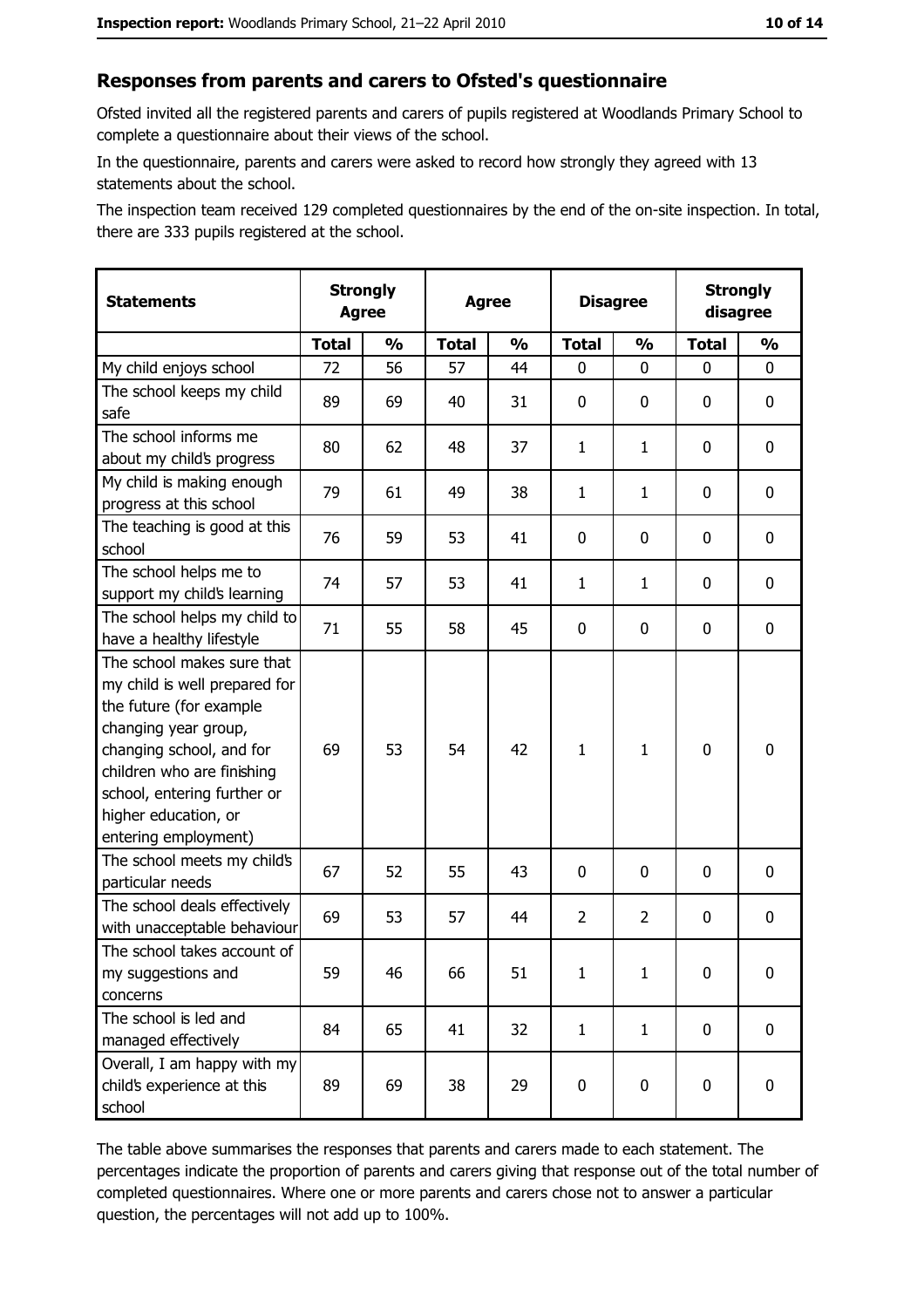# Glossary

| Grade   | <b>Judgement</b> | <b>Description</b>                                                                                                                                                                                                               |
|---------|------------------|----------------------------------------------------------------------------------------------------------------------------------------------------------------------------------------------------------------------------------|
| Grade 1 | Outstanding      | These features are highly effective. An oustanding<br>school provides exceptionally well for its pupils' needs.                                                                                                                  |
| Grade 2 | Good             | These are very positive features of a school. A school<br>that is good is serving its pupils well.                                                                                                                               |
| Grade 3 | Satisfactory     | These features are of reasonable quality. A satisfactory<br>school is providing adequately for its pupils.                                                                                                                       |
| Grade 4 | Inadequate       | These features are not of an acceptable standard. An<br>inadequate school needs to make significant<br>improvement in order to meet the needs of its pupils.<br>Ofsted inspectors will make further visits until it<br>improves. |

# What inspection judgements mean

### **Overall effectiveness of schools**

|                       | Overall effectiveness judgement (percentage of<br>schools) |      |                     |                   |
|-----------------------|------------------------------------------------------------|------|---------------------|-------------------|
| <b>Type of school</b> | <b>Outstanding</b>                                         | Good | <b>Satisfactory</b> | <b>Inadequate</b> |
| Nursery schools       | 51                                                         | 45   | 0                   | 4                 |
| Primary schools       | 6                                                          | 41   | 42                  | 10                |
| Secondary schools     | 8                                                          | 34   | 44                  | 14                |
| <b>Sixth forms</b>    | 10                                                         | 37   | 50                  | 3                 |
| Special schools       | 32                                                         | 38   | 25                  | 5                 |
| Pupil referral units  | 12                                                         | 43   | 31                  | 14                |
| All schools           | 9                                                          | 40   | 40                  | 10                |

New school inspection arrangements were introduced on 1 September 2009. This means that inspectors now make some additional judgements that were not made previously.

The data in the table above is for the period 1 September to 31 December 2009 and is the most recently published data available (see www.ofsted.gov.uk). Please note that the sample of schools inspected during the autumn term 2009 was not representative of all schools nationally, as weaker schools are inspected more frequently than good or outstanding schools.

Percentages are rounded and do not always add exactly to 100. Secondary school figures include those that have sixth forms, and sixth form figures include only the data specifically for sixth form inspection judgements.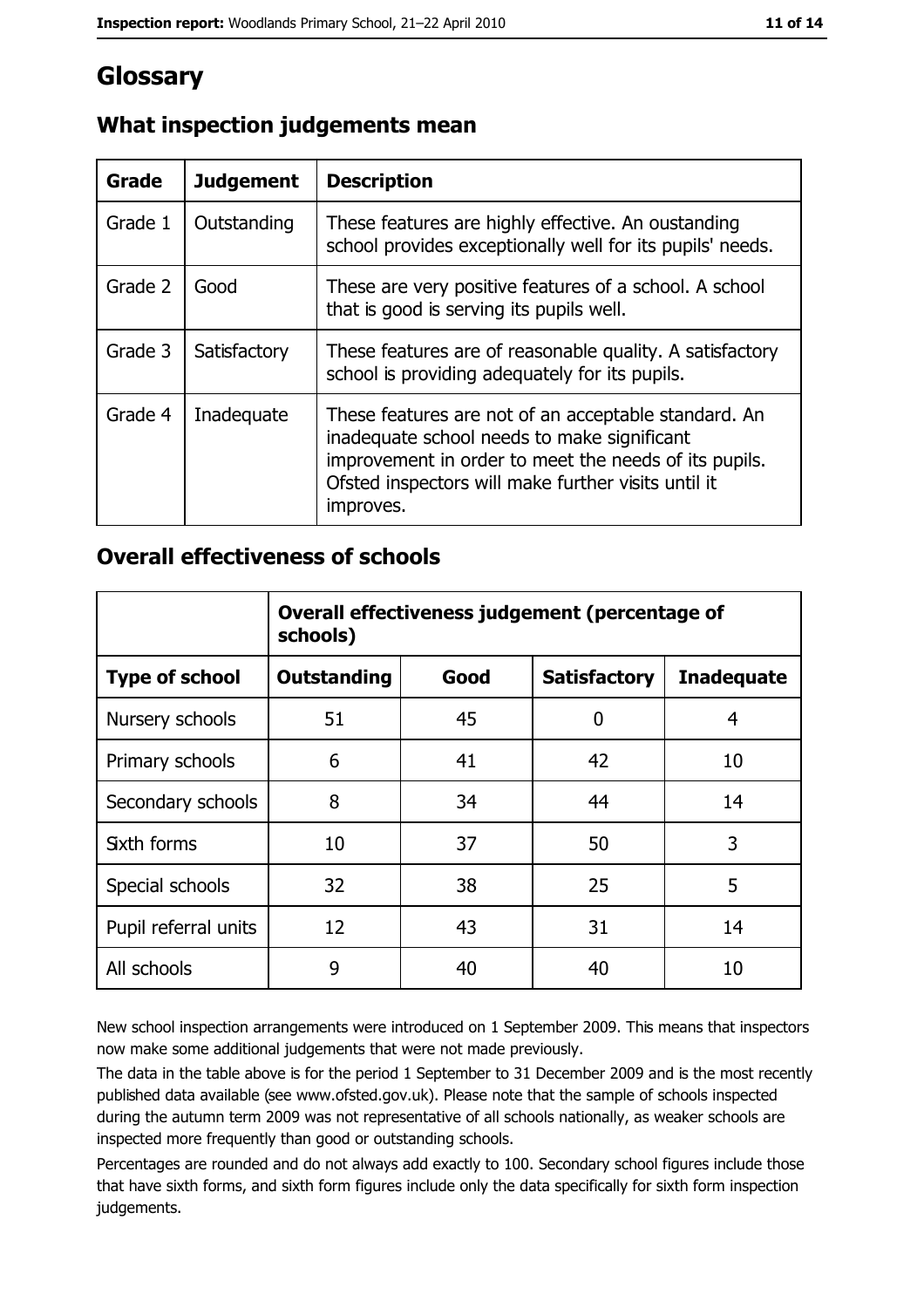# **Common terminology used by inspectors**

| Achievement:                  | the progress and success of a pupil in<br>their learning, development or training.                                                                                                                                                                                                                           |
|-------------------------------|--------------------------------------------------------------------------------------------------------------------------------------------------------------------------------------------------------------------------------------------------------------------------------------------------------------|
| Attainment:                   | the standard of the pupils' work shown by<br>test and examination results and in<br>lessons.                                                                                                                                                                                                                 |
| Capacity to improve:          | the proven ability of the school to<br>continue improving. Inspectors base this<br>judgement on what the school has<br>accomplished so far and on the quality of<br>its systems to maintain improvement.                                                                                                     |
| Leadership and management:    | the contribution of all the staff with<br>responsibilities, not just the headteacher,<br>to identifying priorities, directing and<br>motivating staff and running the school.                                                                                                                                |
| Learning:                     | how well pupils acquire knowledge,<br>develop their understanding, learn and<br>practise skills and are developing their<br>competence as learners.                                                                                                                                                          |
| <b>Overall effectiveness:</b> | inspectors form a judgement on a school's<br>overall effectiveness based on the findings<br>from their inspection of the school. The<br>following judgements, in particular,<br>influence what the overall effectiveness<br>judgement will be.                                                               |
|                               | The school's capacity for sustained<br>improvement.<br>Outcomes for individuals and groups<br>of pupils.<br>The quality of teaching.<br>The extent to which the curriculum<br>meets pupil's needs, including where<br>relevant, through partnerships.<br>The effectiveness of care, guidance<br>and support. |
| Progress:                     | the rate at which pupils are learning in<br>lessons and over longer periods of time. It<br>is often measured by comparing the<br>pupils' attainment at the end of a key<br>stage with their attainment when they<br>started.                                                                                 |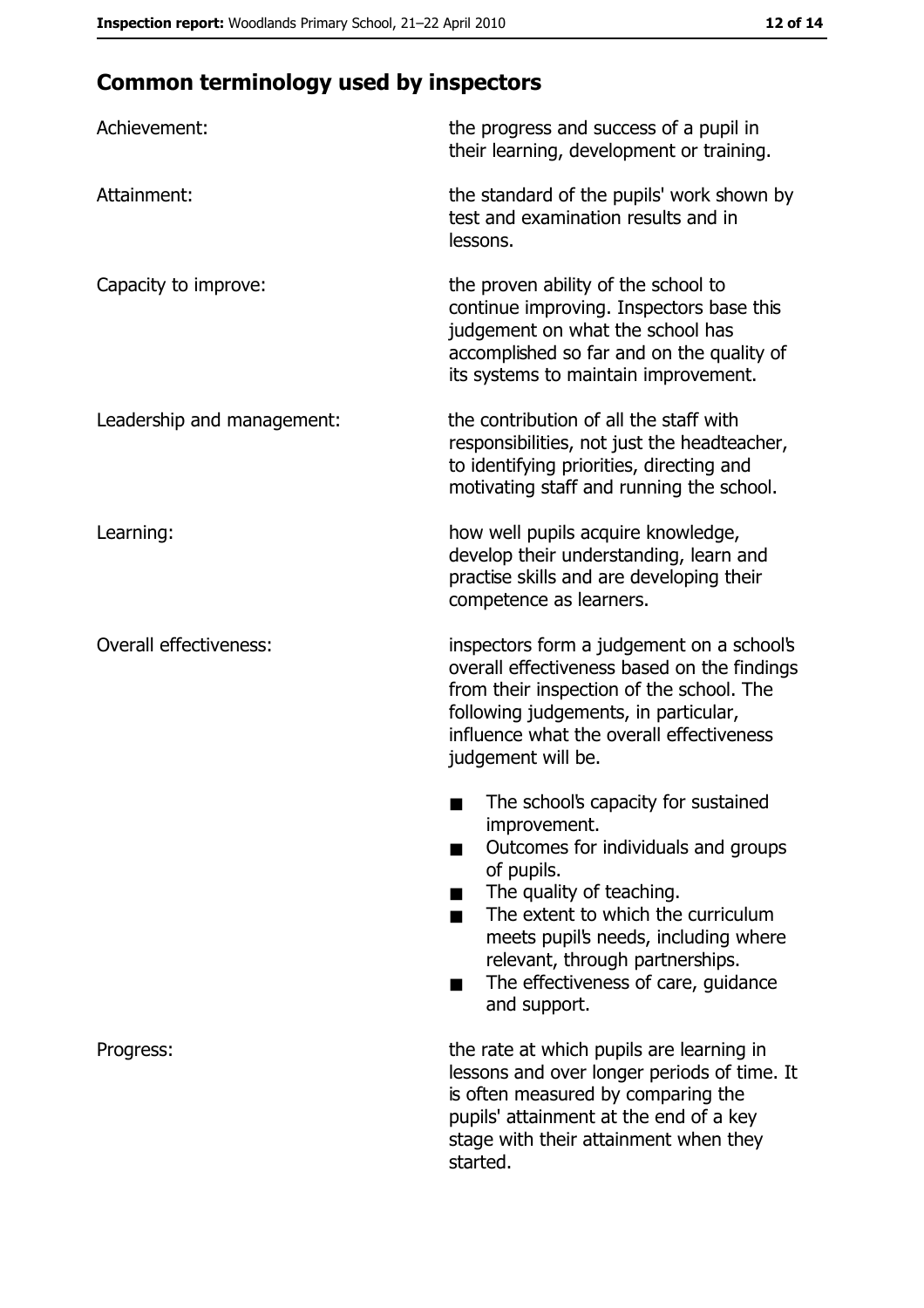This letter is provided for the school, parents and carers to share with their children. It describes Ofsted's main findings from the inspection of their school.



#### 25 April 2010

Dear Pupils

Inspection of Woodlands Primary School, Grimsby, DN33 1RJ

Thank you for the welcome you gave to the inspection team when we came to inspect your school recently. I would like to thank you for helping us with our work and to tell you what we found out.

Although there are several good things about your school, it does not provide you with an adequate education and we feel that extra support is needed to help it to improve. As a result, we have judged that your school requires special measures'. In addition to the extra help, inspectors will regularly visit to check that things are getting better.

Staff care for you well and ensure that you are happy at school. You told us that you enjoy school and that you feel safe and secure. If you have a problem, you said that you always have an adult to talk to. Your school council works well to give your ideas to the staff and has helped to bring about some good changes at the school. You behave well for most of the time, but occasionally some of you waste time in lessons because you talk about things which are not connected to your work.

In order to help your school get better, we have asked the headteacher, staff and the governing body to:

- give you the opportunities to make the best progress you can, especially in English  $\blacksquare$ and mathematics
- make sure that you are taught as well as possible in all your lessons
- check more carefully on what needs to be improved in the school to give you the best education possible.

You can all help them by continuing to attend school regularly and working as hard as vou can in all vour lessons.

Yours sincerely Mr John Foster

Lead inspector